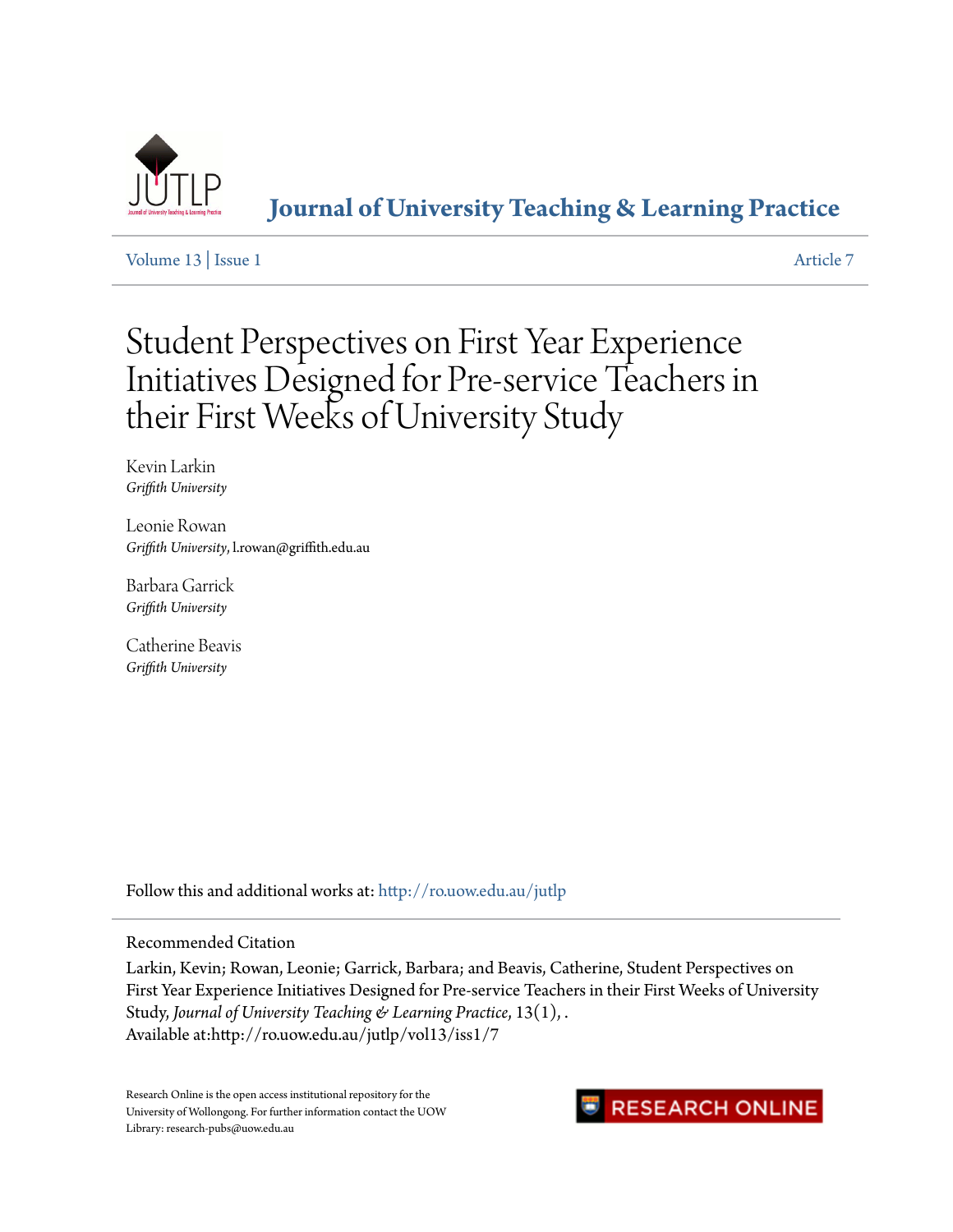# Student Perspectives on First Year Experience Initiatives Designed for Preservice Teachers in their First Weeks of University Study

## **Abstract**

Universities throughout Australia are increasingly investing significant amounts of time and money in efforts to improve the quality of first year students' experiences and, by extension, increase retention, performance and student satisfaction. This paper reports upon a pilot research project conducted at a Queensland university that investigates student understandings of, and reactions to, a range of initiatives put in place to enhance their "first year experience". The research showed that students had mixed reactions to the initiatives put in place to support them and that staff played a vital role in terms of how students responded to various forms of institutional support. In analysing the results the paper demonstrates the need for ongoing research into how a diverse cohort of students make sense of the first year experience they are offered.

#### **Keywords**

first year experience, university teaching, higher education

#### **Cover Page Footnote**

Acknowledgements The research project reported on in this paper was funded by the Active Researcher Development Scheme in the School of Education and Professional Studies at Griffith University. We thank the research assistants and colleagues who supported the project and, particularly, the first year students who gave so generously of their time. We dedicate this article to the memory of Barbara Garrick: an outstanding teacher, colleague, researcher and friend.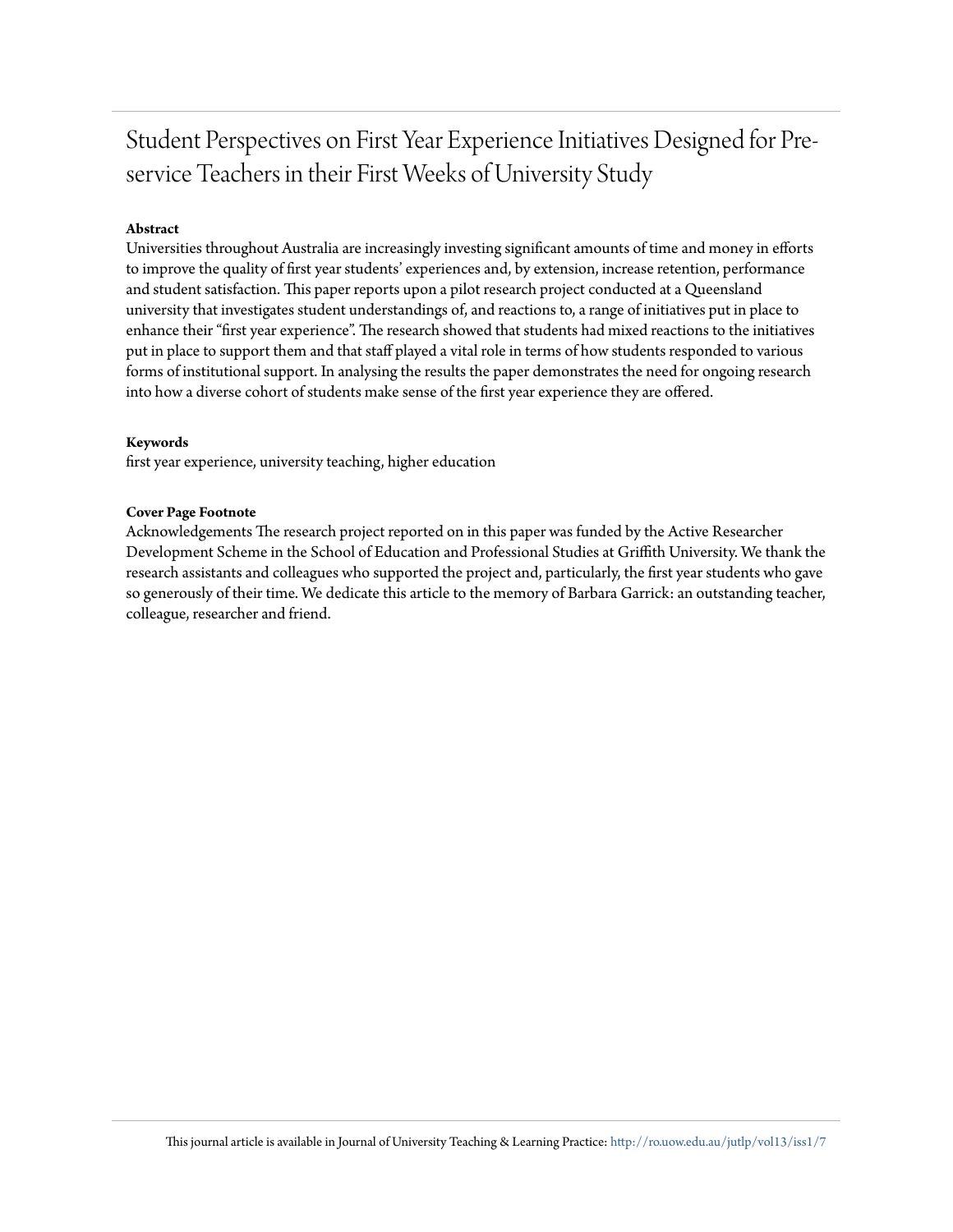## **Introduction**

Universities throughout Australia are increasingly investing significant amounts of time and money in initiatives designed to improve the quality of what is widely referred to in higher education literature as "the first-year experience" (Brooman & Darwent 2013; Palmer, O'Kane & Owens 2009). Many of these initiatives are informed by stated policies to improve student engagement during their transition into university, and thus their achievement, success and retention: goals that are tied, at least in part, to a close relationship between student enrolment numbers, students' evaluation of the quality of their classes and teachers and university funding levels (Christie, Munro & Fisher 2004).

While there is substantial agreement (in literature and policy) that these broad goals – support, engagement, quality teaching – are, indeed, positively correlated to achievement and retention for students in their first year of university study, there is somewhat less agreement about how students actually understand each of these goals, and how each can best be realised in working daily with large and diverse cohorts of first-years. Research has highlighted the potential significance of any gaps between what students expect from their universities (particularly in terms of their first-year experience) and what they actually experience. Crisp et al. (2009, p.14), for example, argue, "Students' expectations, and their experience during their first year, have a tangible influence on student engagement and retention." They go on to make the important point that

*[i]nstitutions that are interested in influencing student retention rates need to approach the issue from several directions. One of these is to provide better alignment between student expectations and the reality of the first-year experience. This alignment can be facilitated by either changing students' expectations to better match the reality of the university experience or by the institution changing some of its approaches to student engagement to better match the students' needs.* (2009, p.14)

Implicit in this advice is the need to continually explore what students' expectations actually *are*, and to use this as a basis for evaluating and modifying what universities actually *do*.

This article takes up this challenge through an investigation of how students interpreted and responded to a range of first-year experience initiatives put in place to support them in their transition to university. Drawing on data collected during a pilot research project conducted with students who commenced a Bachelor of Education program at a Queensland University in 2013, the article investigates how students spoke about various initiatives to support them, and the extent to which students valued, devalued or were even actually aware of these initiatives. To explain the specific initiatives that the staff involved in the study worked to implement, this paper introduces the literature relating to the first-year experience in university contexts.

## **Literature Review: Influences on the First-Year Experience at University**

Regardless of whether students commence university directly after Year 12, the transition into higher education presents a range of well-documented challenges (Krause, McEwen & Blinco 2009). There have now been more than four decades of research into the first-year experience on which universities can draw to design and re-design programs specifically focused on meeting the unique needs of first-year students (for a summary, see Nelson 2014). This research has increasingly identified what Nelson describes as the "institutional conditions for student success" (2014, p.8), and provides multiple sources of advice for those working in the area. Key themes in this scholarship that have shaped the writing of this article are reviewed

1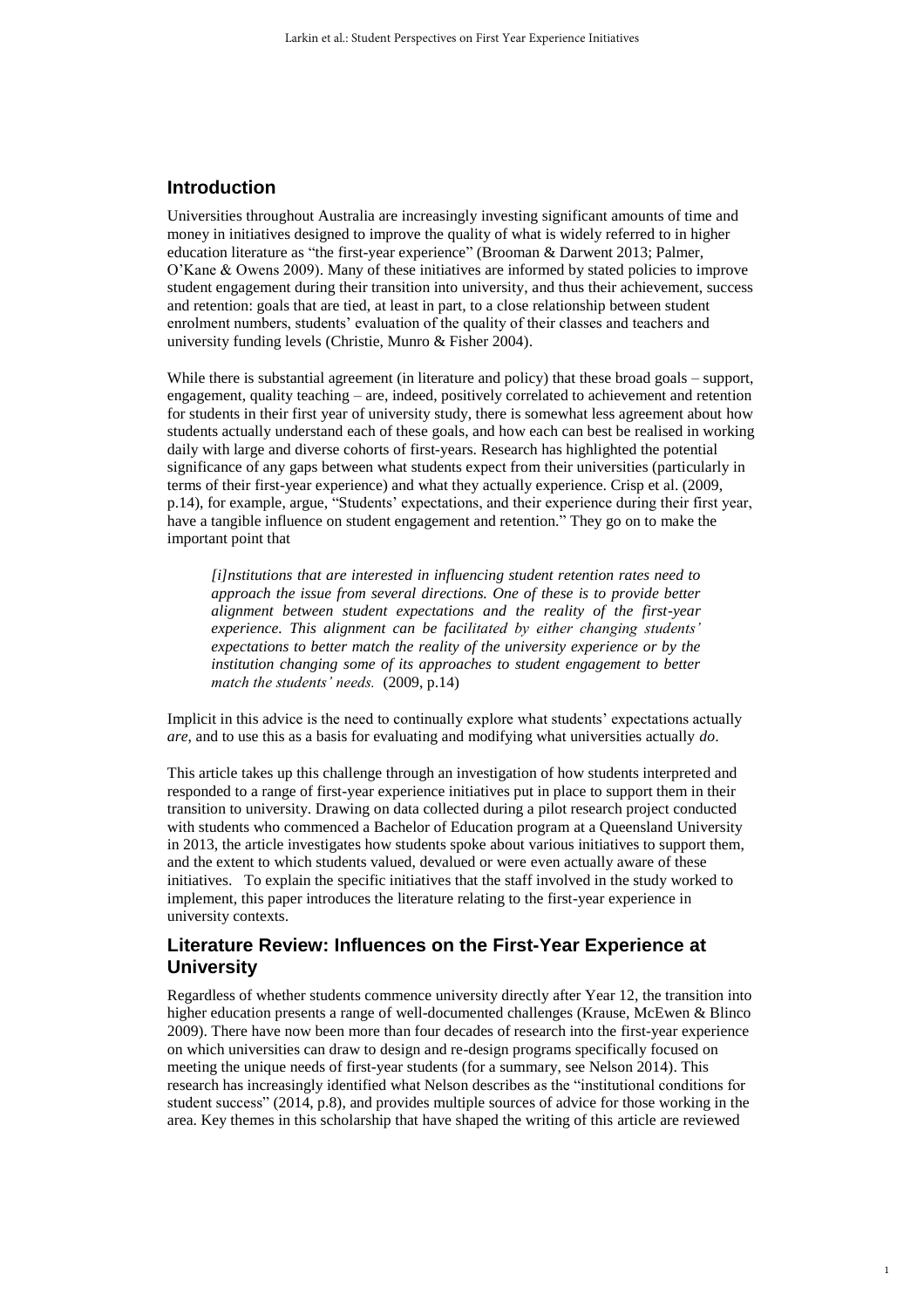#### briefly here.

First, the literature emphasises the need to provide students with institutionally funded and readily available opportunities to develop or enhance their academic skills outside of, and in addition to, the instruction they receive in the actual subjects they are enrolled in. Forms of support recommended in this literature include "formalised learning support, writing and referencing workshops, bridging subjects, courses, programmes and web-based tools to enhance student learning and skill development" (Penn-Edwards & Donnison 2011, p.569).

Second, a significant strand of literature encourages universities to recognise the changing nature of student lives by making greater use of blended and online learning. It is often argued that allowing flexibility in how and when students access core learning materials provides an appropriate response to the contemporary learners' need to juggle the demands on them (Knipe & Edwards 2009), allowing them to manage study and employment. It has also been claimed that blended learning results in higher student satisfaction than either solely face-toface or solely online modes of delivery (Keengwe & Kang 2013). López-Pérez, Pérez-López and Rodríguez-Ariza (2011) further report that blended learning reduces student attrition and has a positive impact on performance when online activities complement face-to-face teaching.

While the potential associated with technologically mediated education is widely cited, the research literature also suggests that many students have significant concerns regarding blended learning and the technological literacies it demands. Recent studies into the information and communication technology competence of university students largely discredits the popular notion that universities are filled with "digital natives" highly adept with this technology (Kennedy et al. 2010). Variations in the level of technological competencies amongst first-year students reflect not only differences in the ages and educational pathways of commencing students, but also their technological access and socioeconomic background. A resultant variation in attitudes towards online or blending learning is recognised in the literature as a cause for some concern. In addition, the delayed response to questions that is sometimes linked to online study and limited opportunity to build community have also been identified as negative aspects of blended learning (Holley & Oliver 2010).

A third strand of literature encourages university academics working with first-year students to reflect carefully upon their pedagogical choices in pursuit of quality learning and teaching environments, particularly in those that contain online learning components (González 2010). Quality teaching, of course, has multiple meanings, and it is beyond the scope of this article to outline all the ways in which the concept is understood. Nevertheless, academics working with first-years are widely encouraged to be clear and explicit about how they will go about implementing a "transition pedagogy" (Nelson 2012): one that builds support for learning into a formal or disciplinary curriculum, and also seeks actively to respond to and build on students' prior knowledge; make links between university study and future employment; and ensure that students feel inspired, motivated, intellectually challenged and engaged, given that engagement is a key theme identified in the literature (Aspland 2009).

Pedagogical efforts to foster a sense of engagement are, of course, closely tied to assessment: a further theme that features prominently in discussions about the first-year experience. Both assessment and feedback have been identified as key factors in student success and retention (Barnard, de Luca & Li 2014; Coutts, Gilleard & Baglin 2011). The "U-Curve Theory of Adjustment" by Risquez, Moore and Morley (2008) describes the transition to university experience in four stages: honeymoon, culture shock, adjustment and mastery. Penn-Edwards and Donnison (2011) suggest that the honeymoon period is characterised by interest in the new environment that is not threatened by assessment deadlines; and that culture shock, which includes disillusionment and dejection, can occur when academic requirements become urgent. This, of course, is a key challenge for those working with first-year students, as assessment is generally required early in a semester, and often expected to be completed as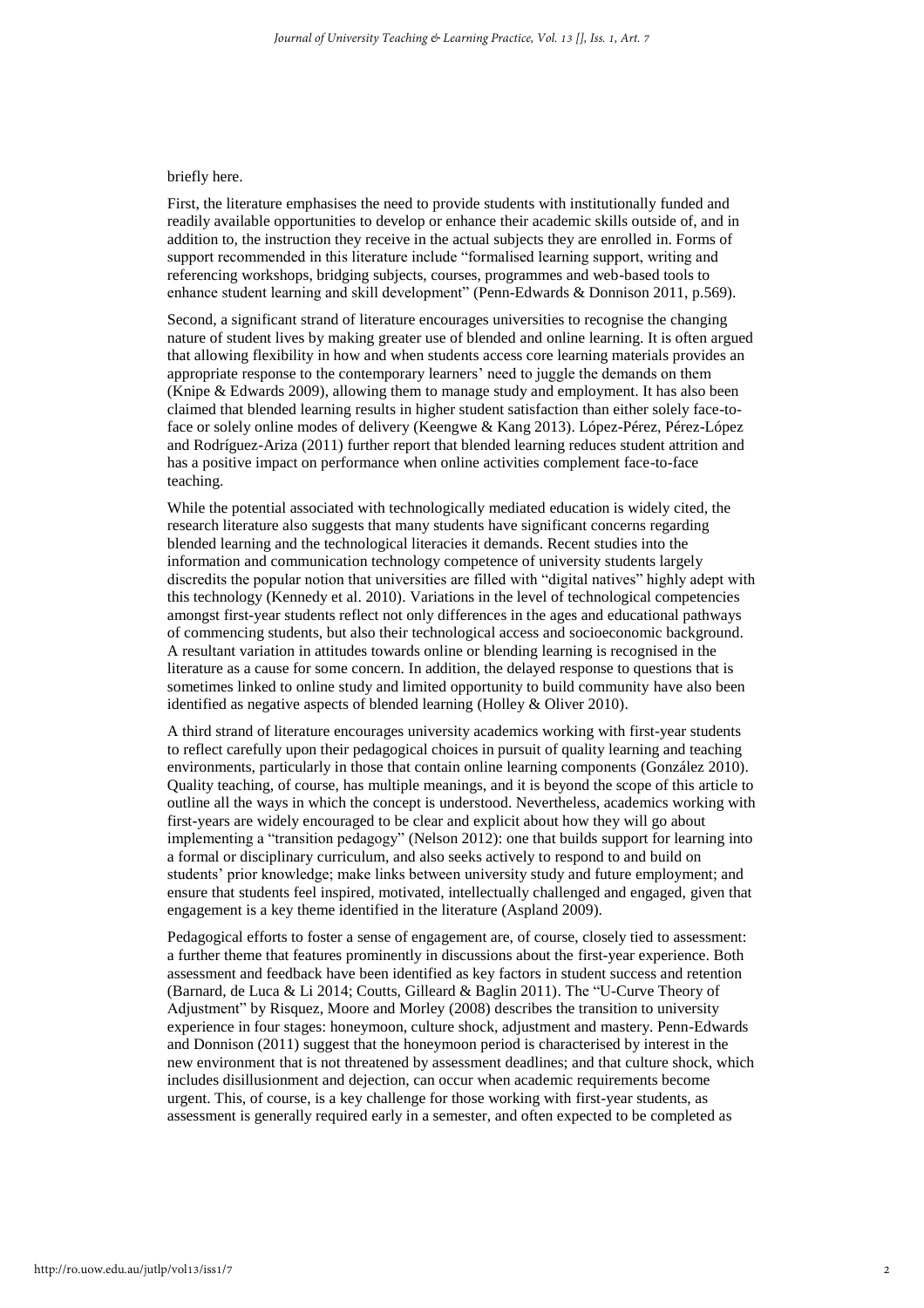early as week 3 or 4. Literature focusing on assessment for first-year students emphasises its importance as a vehicle for learning: a perspective that variously emphasises the benefits of early and low-stakes assessment tasks; quality, personalised feedback (including informally from peers) (Thomas, Martin & Pleasants 2011); and institutionally supported opportunities for intervention and remediation.

This leads to a fourth key theme within the literature: the importance of creating an overall environment within which students feel academically and socially supported and connected. Lizzio suggests that a combination of the "five senses of success" – connectedness, capability, resourcefulness, purpose and culture – have a significant positive impact on first-year students (Lizzio 2006). Student feedback on this theme consistently highlights the importance of relationship-building, and it appears that academic interventions may be less effective where there is an accompanying lack of emphasis on the critical first-semester component of *social* connectedness (Masters & Donnison 2010) and on the development of positive relationships between staff, students and peers.

To summarise, then, the literature reviewed here reveals several issues that university staff may find useful to consider when seeking to create what students will likely describe as a supportive, positive first-year experience. Delivery mode, pedagogical approaches, staffstudent interactions, assessment and an overall sense of connectedness and belonging have all been linked to student engagement and retention.

This same literature, however, also highlights other findings from analyses of research into the first-year experience that have shaped the writing this article. First, as noted in the introduction, there is a widespread and growing awareness of the potential for students and staff to read university-mandated student-success initiatives quite differently. In this context, it is important not to read the long history of research and policy developments as evidence that we have solved the problem of first-year transition, and are now simply implementing what we have learnt and documenting our successes. Rather, we argue that, in a time of rapid social and technological change, if we seek to move first-year scholarship forward we must be willing to document *what actually happens* when different cohorts of students are offered particular forms of support and how they make sense of, or value, what they experience.

Asking the question "where to from here?" with regard to the first-year experience, Nelson (2014) argues:

*Our endeavours should not be based on what we would like to do, or have been doing, or are comfortable doing. They must be based on the evidence of what works. Critically, we need to suspend our own beliefs about what success at university looks like and attend to what success means to students.*  (p.11)

The research reported in this paper reflects the efforts of four Australian academics to "suspend our own beliefs" about what a successful first-year experience involves, and instead explore diverse forms of feedback from our commencing students about the initiatives they experienced in their first months at university. Some brief details about the research project are useful here.

## **The Research Project: Context and Aims of the Study**

In 2013, students enrolled in the first year of a Bachelor of Education program at one campus of a Queensland university experienced a wide range of first-year initiatives designed to support their transition to university, improve satisfaction, generate success and increase retention. Some of these originated from central university policies relating to the first-year experience; some from planning within the School of Education; and others were the decisions of the individual staff members who were teaching the students. Each specific strategy reflected the advice identified in the literature outlined earlier.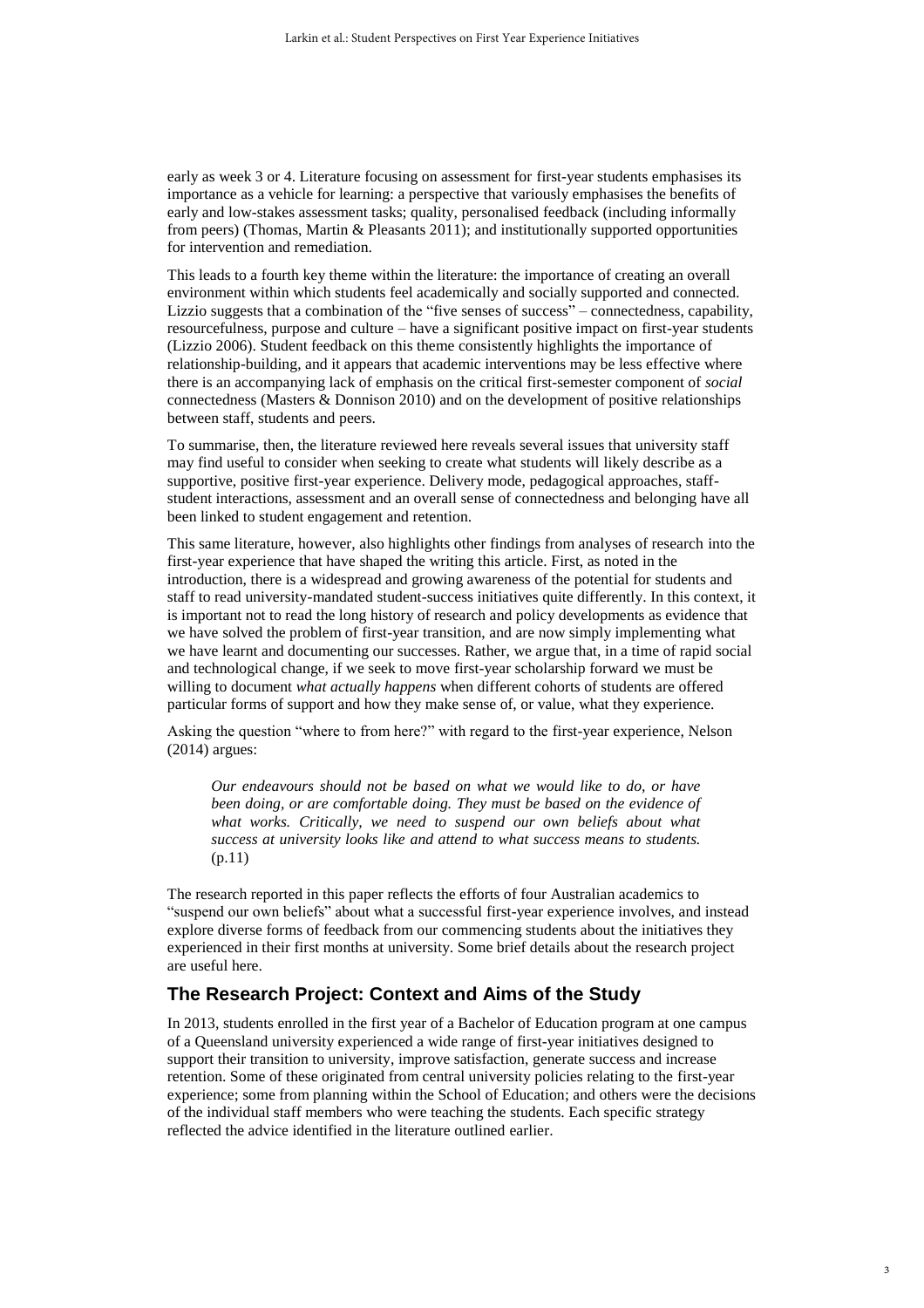First, there was ongoing and extended investment (at university and school level) in academic and social support systems that exceeded those offered within individual classes or programs. This included a weekly one-hour support session independent of, and in addition to, the contact hours associated with their four compulsory subjects. Sessions focused on skills such as referencing and understanding assessment criteria, and facilitated access to a mix of firstyear advisors (academic staff members), learning advisors (non-academic staff) and peer mentors (third- and fourth-year education students).

Second, there was an expanded investment (at the school level) in flexible and mixed-mode course deliveries and significant variety in the delivery modes for the students' four courses.

- Subject A offered weekly 90-minute, face-to-face lectures and 90-minute face-to-face tutorials supplemented by online resources (e.g. lecture notes and FAQs);
- Subject B had a two-hour face-to-face lecture and two-hour face-to-face tutorials every second week: thus students alternated between online and face-to-face classes;
- Subject C featured a weekly, one-hour online lecture, with two-hour tutorials offered online or face-to-face in alternating weeks. In some weeks, students had three hours of online delivery, and in the alternating weeks one hour of online content was supplemented by two hours of face-to-face; and
- Subject D began with a two-hour face-to-face lecture and a one-hour face-too-face tutorial for weeks 1 and 2; weeks 3-12 involved a one-hour pre-recorded lecture, a one-hour faceto-face workshop and a one-hour face-to-face tutorial.

This combination meant that, in some weeks students had four to six hours – the equivalent of 33-50% of their weekly contact time – online.

Third, 2013 saw the introduction of a new approach to assessment for first-year students. The approach was based on existing research (see Krause, McEwen & Blinco 2009; Thomas, Martin & Pleasants 2011) that argued that first-year students need to receive early, timely but relatively low-stakes assessment and feedback on their progress. This meant that, in the first four weeks of their study, students were required to complete:

- Two diagnostic tasks
	- o An online, generic skills test consisting of 21 multiple-choice questions concerning academic skills such as correct referencing and locating resources.
	- o An online "early readiness" test consisting of a 15-minute, nongraded diagnostic quiz of their literacy level.
	- One assessment task (worth 15%) in each of their four compulsory courses to be completed by week 4 of the semester.

These initiatives were accompanied by the day-to-day practices of the individual academics teaching these students. All staff members expressed a desire to reflect what is known about transition pedagogy, particularly through the creation of a student-centred, supportive environment, characterised by respectful relationships and genuine and sustained opportunities for interaction between staff and students. They were similarly committed to the use of interactive, engaging and diverse pedagogical strategies, and were aware of how challenging this can be when working with such a diverse range of students.

Therefore, students commencing this program entered an environment that could easily be read as reflecting many of the recommendations from the first-year experience literature reviewed above. But, as the start of semester drew closer and closer, the staff most directly involved in working with these students became increasingly concerned about how students would respond to all their individual (and collective) efforts to support them. This concern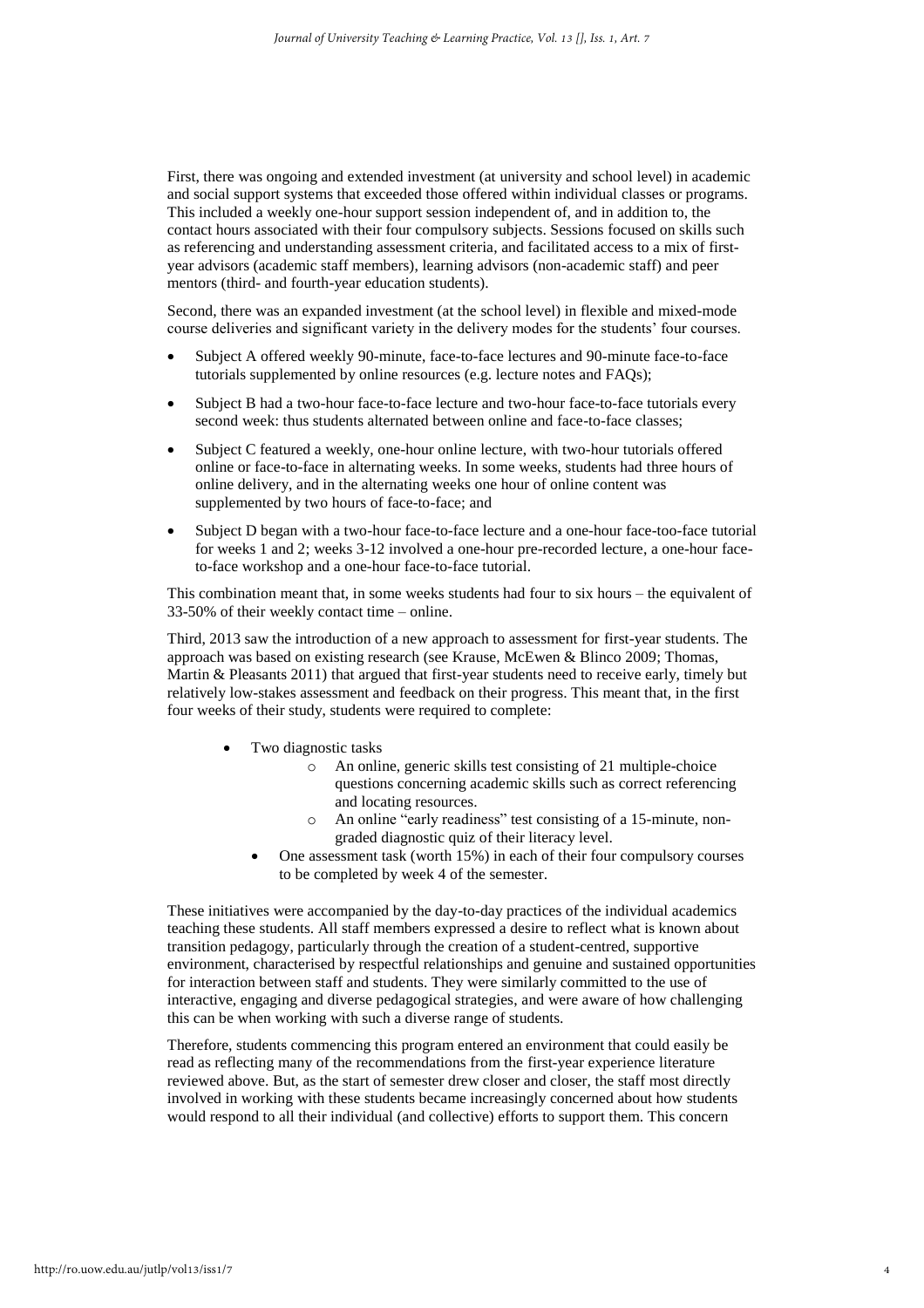was linked initially to a growing awareness of just how many forms of support students would receive and a concern that, despite an enormous investment in time and effort, these may not necessarily offer students the experience they were expecting.

To explore this further, the staff members designed a small-scale, pilot research project with two related goals:

- To explore students' reactions to various first-year initiatives
- To assess the need for ongoing research into how students recognise and respond to the various elements that constitute a first-year experience program in this university context.

#### **Methodology**

The research team consisted of four academic staff: three who were working directly with the students and a fourth with no involvement in the undergraduate program. For ethical reasons, this fourth person became the designated project leader and led recruitment and interactions with the students who participated.

All students enrolled in the first year of the Bachelor of Education program at one particular campus were invited, through a face-to-face interaction, to take part in the research. Those who were interested were invited to join focus groups led by research assistants who were not involved in teaching these first-year students. Our initial goal was to recruit approximately 20 students for the pilot project. Sixteen students volunteered to participate and, significantly, nine of these were over the age of 21 and had experienced a sustained break between completing school and returning to their study. This immediately raised the possibility that this cohort could be different to the rest of the study body (a point we revisit later). These students participated in three rounds of focus groups: in week 4, week 8 and week 12 or 13. They were asked open questions such as:

- How are you/how are things going?
- What is helping you?
- Looking back, what was most helpful in helping you get to this point?

As these questions indicate, the researchers were seeking responses about students' overall first-semester experience without asking them to respond directly to a prepared list of the initiatives that had been put in place to support them. Rather, we left it up to the students themselves to identify the factors that they recognised and to name them as supportive and helpful, or detrimental, to their success.

The focus-group data was supplemented by a thematic analysis of data collected across the entire student cohort through an anonymous online student evaluations of courses (SEC) survey. The SEC survey is typical of the end-of-semester of semester evaluations used by most Australian universities. The voluntary survey includes a number of generic statements (for example "this course was well organised"; "the assessment was clear and fair") rated on a five-point Likert scale, and two open-ended questions: "What did you find particularly good about this course?" and "How could this course be improved?" Students had the option to complete an SEC for each of the four completed courses.

The research included this second set of data for two reasons. First, the focus groups were composed largely of students from a particular demographic: nine of the 16 participants were students returning to, or commencing, university study after a sustained break from formal education. While these students' insights were valuable in their own right, we were also interested in testing whether the themes that emerged from the small focus groups were consistent with findings evident in a larger body of data and, as a result, whether further research into students' reactions to this particular combination of first-year initiatives might be warranted. Second, we wanted to combine "point in time" responses collected during the focus-group discussions with the feedback students provided at the end of their first 13 weeks at university.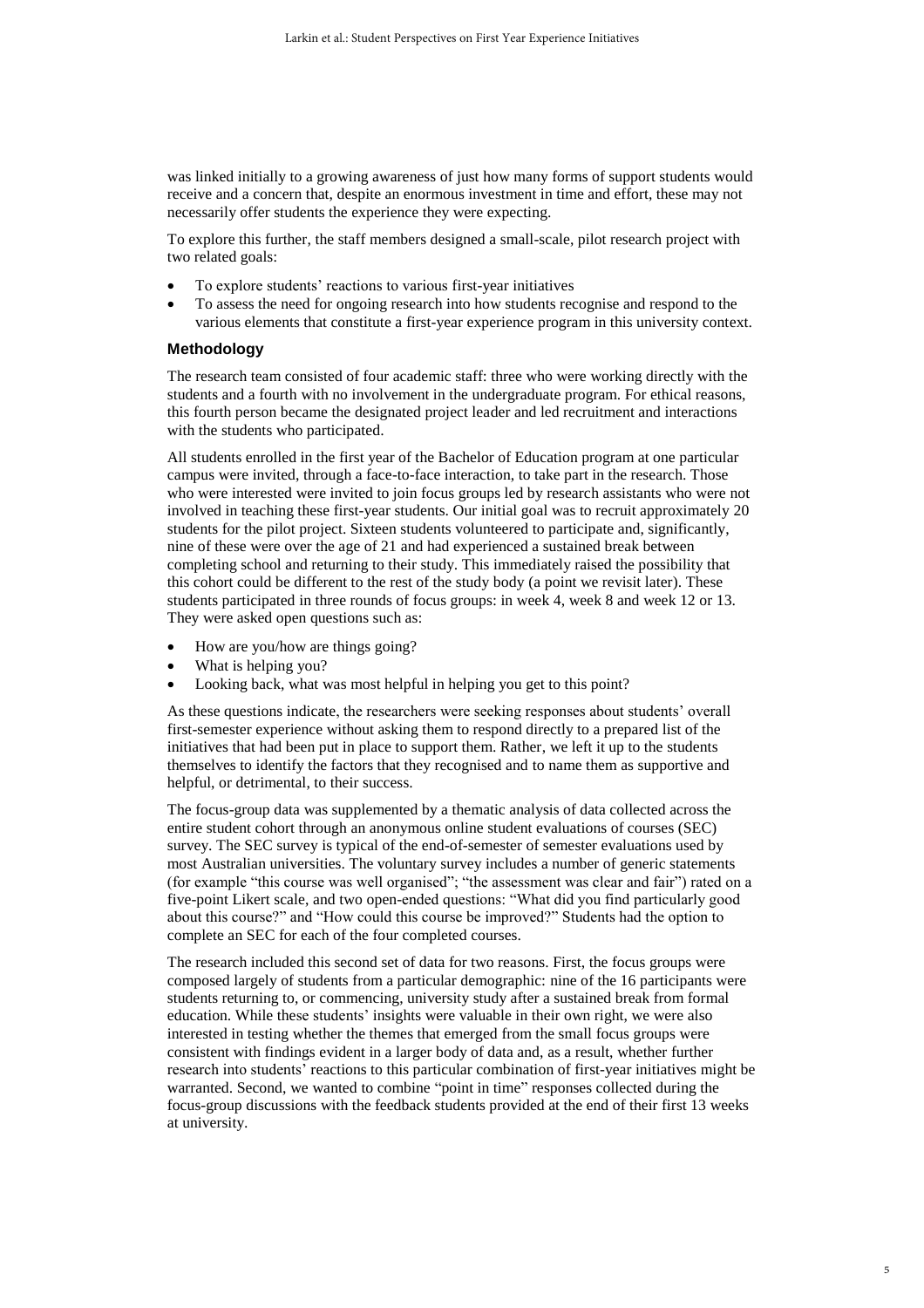As a result, in addition to analysing the focus-group material, we also undertook a thematic analysis of 395 responses to the SEC's open-ended questions, drawn from a possible 653 candidates across first-semester courses. One hundred ninety-one students responded to the first open-ended question and 145 responded to the second. Themes were derived inductively from the data through a process of coding and recoding the data. The combined analysis showed that although only a few students, all of whom came a particular demographic, participated in the focus groups, many of their opinions were reflected in the much larger data set collected from the more diverse demographic. Both groups expressed similar, and firm, opinions about what had worked and what had *not* worked during their first-year experience.

## **Results: Student Perspectives on their First-Year Experience**

In the focus group, and in the SEC data, students identified a number of factors as having a positive impact on their attitude towards, and success at, university during their first semester. Many of these resonate with the literature outlined above.

#### *Theme 1: Access to diverse forms of support and advice*

First, student comments strongly endorsed the previous literature emphasising the benefit of access to multiple forms of support both within and beyond their formal, enrolled classes. There were clear indications from the students that the opportunity for discussion with staff members (academics and tutors) and their peers was critical to their success.

They were grateful for the wide range of university support systems:

*I've got a few personal issues. I met up with someone up in the student centre, a lovely lady there in the disability area and they just set a plan in place for me.... That's been really good, like I've known that I haven't had to freak out about that sort of stuff.* (Focus-group comment)

They valued easy access to academic staff and compassion in their responses:

*I had a big meltdown before one assignment was due, and about a week before I just said to my lecturer, "I may not be able to get it on time, can I have a couple of extra days?" She gave them to me.* (Focus-group comment)

And whether facilitated by the university or arranged by students themselves, peer-support structures were identified as having a valuable role in managing their early university experience:

*I think support of other students [is] like forming a little network of friends. There are six of us now that hang out all the time and we've got a little chat on Facebook. We just all bounce things off each other and support each other and do that, which has been really, really good.* (Focus-group comment)*.*

#### *Theme 2: "Quality learning": engaging, interactive pedagogies*

Comments from focus groups and survey data endorsed the significance of a second theme in the first-year literature: the positive impact of interactive pedagogies and engaging, informative, student-centred teaching and communication styles. Clearly each of these terms can be defined in multiple ways. Within this project, comments about the best or highly rated features of students' study experiences made repeated reference to staff who were seen to be inspirational, enthusiastic, energetic, passionate, empathetic and knowledgeable. Students' comments clustered around three ideas. First, they appreciated teaching and learning strategies that they regarded as inspiring, motivating and relevant to their future careers. Students in the focus groups spoke particularly positively about learning environments that melded their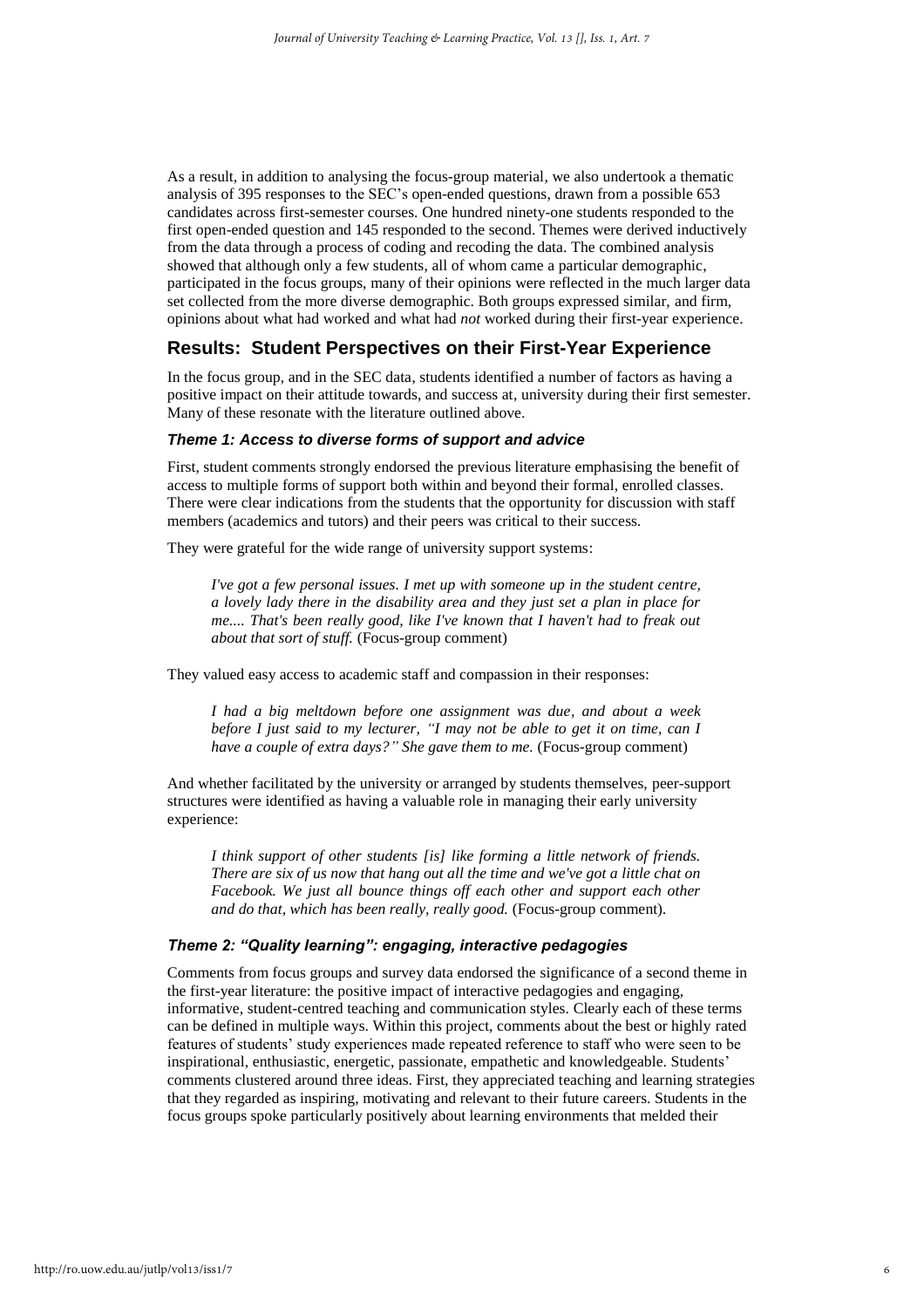teachers' enthusiasm with interesting and relevant content in a way that engaged and inspired the cohort. Describing one context, a group of students made the following observations about why a particular staff member was regarded as effective:

*She engages the students, puts a little bit of humour, she shows and highlights what's serious, she highlights literally what is needed and what is expected in exam time. I don't know, she's just…very clear.* (Focus-group comment)

This same theme was echoed across student evaluation comments:

*Brilliant! Engaging, enthusiastic, and entertaining, was easy to stay focused with this style of teaching*. (SEC comment)

*The energy and passion that the lecturer and the tutor used towards the content really showed that they promoted what the course was about. This helped in engaging the content and it is easy understand the information given.* (SEC comment)

Second, students expressed their appreciation of subject matter and classroom activities that they felt to be intellectually and emotionally demanding and that fostered personal growth. This was seen in early comments in the focus groups:

*[Study has] changed me as a person. Wow, well academically I look at how I was writing in week 1 and how I'm writing now and it's a totally different person, just achieved a level of confidence, I suppose.* (Focus-group comment)

*It was just awesome, it was really good, really empowering.* (Focus-group comment)

This theme was particularly strong in SEC student comments:

*This course opened my eyes to the situations and topics I had never noticed before. It gave me a greater understanding and acceptance to others. I really enjoyed this course and found it has made me look deeper into the particular topics covered in the courses.* (SEC comment)

*It gave me a greater understanding and acceptance of others…it has made me look deeper into my thoughts and challenged thoughts that I had never challenged before.* (SEC comment)

*I believe that it changed my way I think about teaching and it gave you whole different perspectives on the world and people.* (SEC comment)

Finally, in the context of courses that they regarded as inspiring and motivating, students also highly valued the feeling that the staff teaching their core courses were genuinely interested in their well-being and progress. Again, this generated a wide range of comments. Students commented positively when they felt their lecturers and tutors were friendly and empathetic:

*We've been so lucky in our first semester that everyone has been so engaging and really good. If you do have a question, I think they make you feel like you can ask it, even if it's off the wrong thing and completely at the wrong end.*  (Focus-group comment)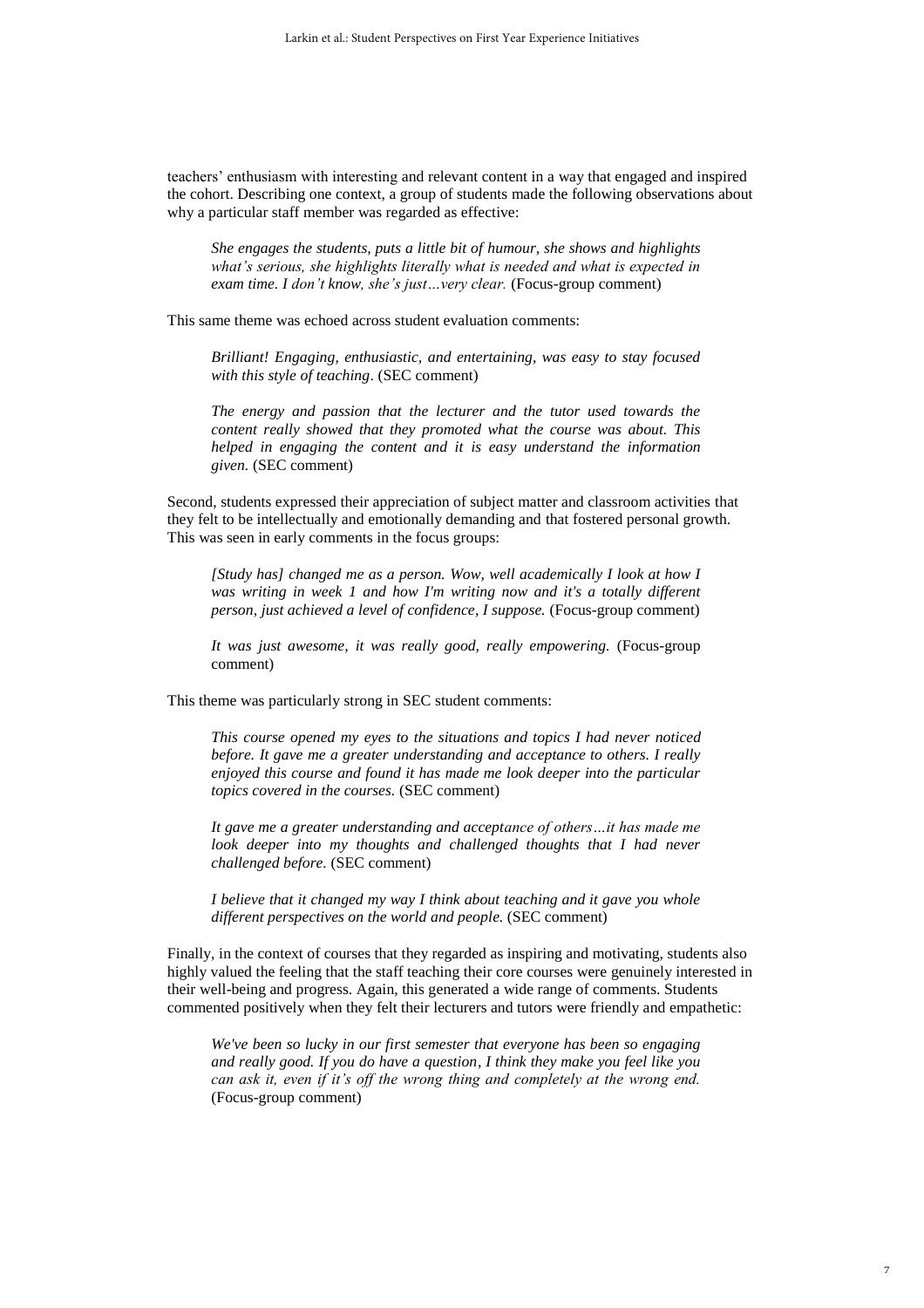*There is also an excellent level of student/teacher relationship in which it feels like the staff actually care about you on a personal level and not just [as] a student* (Focus group-comment)

The positive comments associated with ease of access to teaching staff and a sense that they had built a relationship with their students contrasts sharply with the comments linked to a third key theme to emerge from the data: attitudes towards "flexible" learning environments.

#### *Theme 3: Perspectives on delivery modes*

The literature reviewed earlier in this article (coupled with common representations of university students as "digital natives") suggests that flexible learning environments (offering students the opportunity to study at their own time, at their own location and/or at their own pace facilitated by access to online resources) would be highly valued by first-year students. However, feedback during the focus groups, and from the online survey, painted a dramatically different picture.

Focus-group students, for example, largely believed that unless they were enrolled in something explicitly badged as an "online" course, their courses should be delivered in at least some version of what might be described as the traditional face-to-face mode.

*It's a bit disappointing when you've enrolled to come to do an in-person, oncampus degree and then you get completely online subjects.* (Focus-group comment)

This appears to have had a major impact on their overall sense of satisfaction early in the semester:

*We don't have contact, we have once a fortnight for two hours if people turn up – and we don't even have that though – and I think collectively, from who I speak, to everyone feels a bit jaded and ripped off. If we wanted to do an online subject we would have done it online.* (Focus-group comment)

It is important to again acknowledge that many of the participants in these focus groups were not recent school leavers and had little prior experience with technology in teaching and learning environments. One focus-group participant made this point explicitly:

*We're not experts to do online stuff. We need to be tutored one on one, person to person for the first year in order to get the hang of it. And second year, third year, yeah what the hell, but first year it's crucial. We need to know what to do, how to do it and how to do better.* (Focus-group comment)

It would clearly be possible to read this comment as evidence that this particular sub-group of students perhaps needed further one-on-one coaching to help them transition into online university study. However, the anonymous feedback on flexible learning environments collected from across the cohort contained very similar sentiments. Students were negative about their online learning if it appeared to exceed "reasonable limits" or deny them opportunities to interact with staff, and positive about opportunities for regular, scheduled contact. The factors linked to these positive or negative attitudes were diverse.

Some felt that online learning was not engaging:

*When online lectures for this course commenced, I became less engaged with this course.* (SEC comment)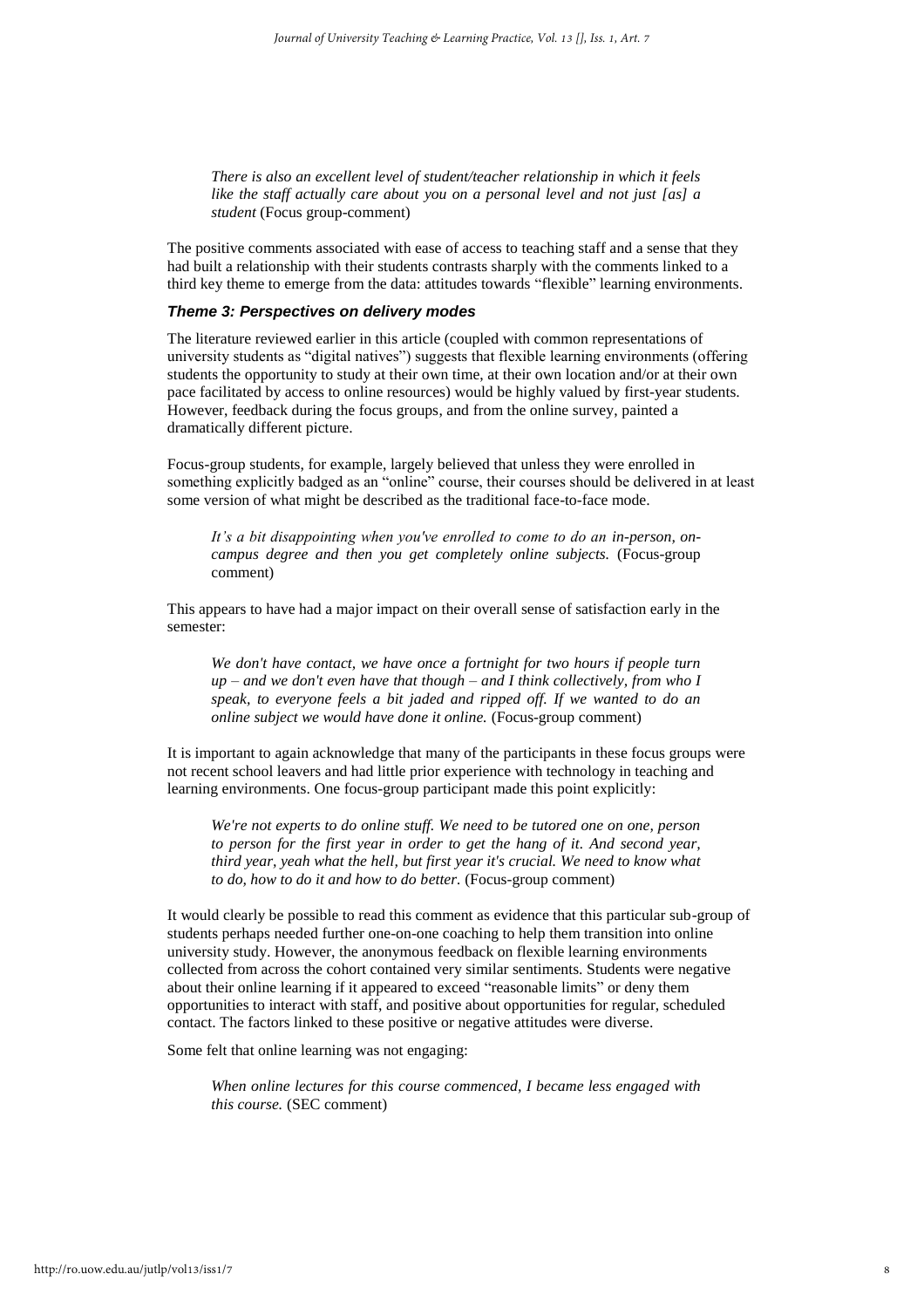*I wasn't engaged by the online lectures and for a first year student it is difficult to stay on top of them week by week and they don't help students learn.* (SEC comment)

Others believed that the online environment was not able to cater for a diverse range of learning styles:

*If someone just talks at me I don't take it in but if I'm sitting here listening to practical, real world experience I definitely pick up on that better or if you get the chance to actually sit down and physically do it yourself, like you do in a lot of the [subject] tutorials and those sorts of things, then I pick that up a lot easier.* (SEC comment)

Students also raised concerns about the ratio of time that they got to spend with their tutors or lecturers face to face, and the lack of weekly contact:

*Definitely don't like having classes every second week. It should be every week, I think. I can handle the lectures online, but I don't like having tutorials every second [week]. The whole point of having tutorials is to be able to interact and communicate with the tutors.* (Focus-group comment)

*Just sitting and doing the lectures was fine, but not getting it and then only having a tutorial every fortnight for it as well – and it just ended up being that every tutorial was talking about assessments. It was never really content tutorials, so there was no time really ever to discuss content with anyone.* (Focus-group comment)

Across the focus groups and SEC feedback there was a recurring feeling that, if the balance of face-to-face and online tutorials was too heavily skewed towards online components, students were essentially being left to "teach themselves".

It would be tempting to conclude here that online delivery was not appropriate for this cohort. But this is only part of the story. Some students were very positive about both face-to-face and flexible learning environments, particularly if they believed they had been provided with sufficient opportunities for staff-student interaction:

*I think this course is particularly well structured with the online/face2face components. We are given the opportunity to view lectures in our own time prior to the workshop which reinforces the newly learned ideas. Followed by regular tutorial times in which we can engage and ask questions re: assessment and understanding of content.* (SEC comment)

#### *Theme 4: Perceptions of assessment*

The first-year cohort considered in this article experienced a new combination of assessment activities. Whereas in previous years first-semester cohorts had their initial assessment tasks due between weeks 4 and 6, in this situation all participants were required to complete four initial, formative assessment tasks and two diagnostic tasks by the end of week 4. This was intended to ensure that students received the kind of timely feedback necessary to ensure they could address any issues that were detrimental to their progress. Students had both positive and negative readings of this situation. They commented that the four formative tasks provided a valuable indication of what was to come in each course.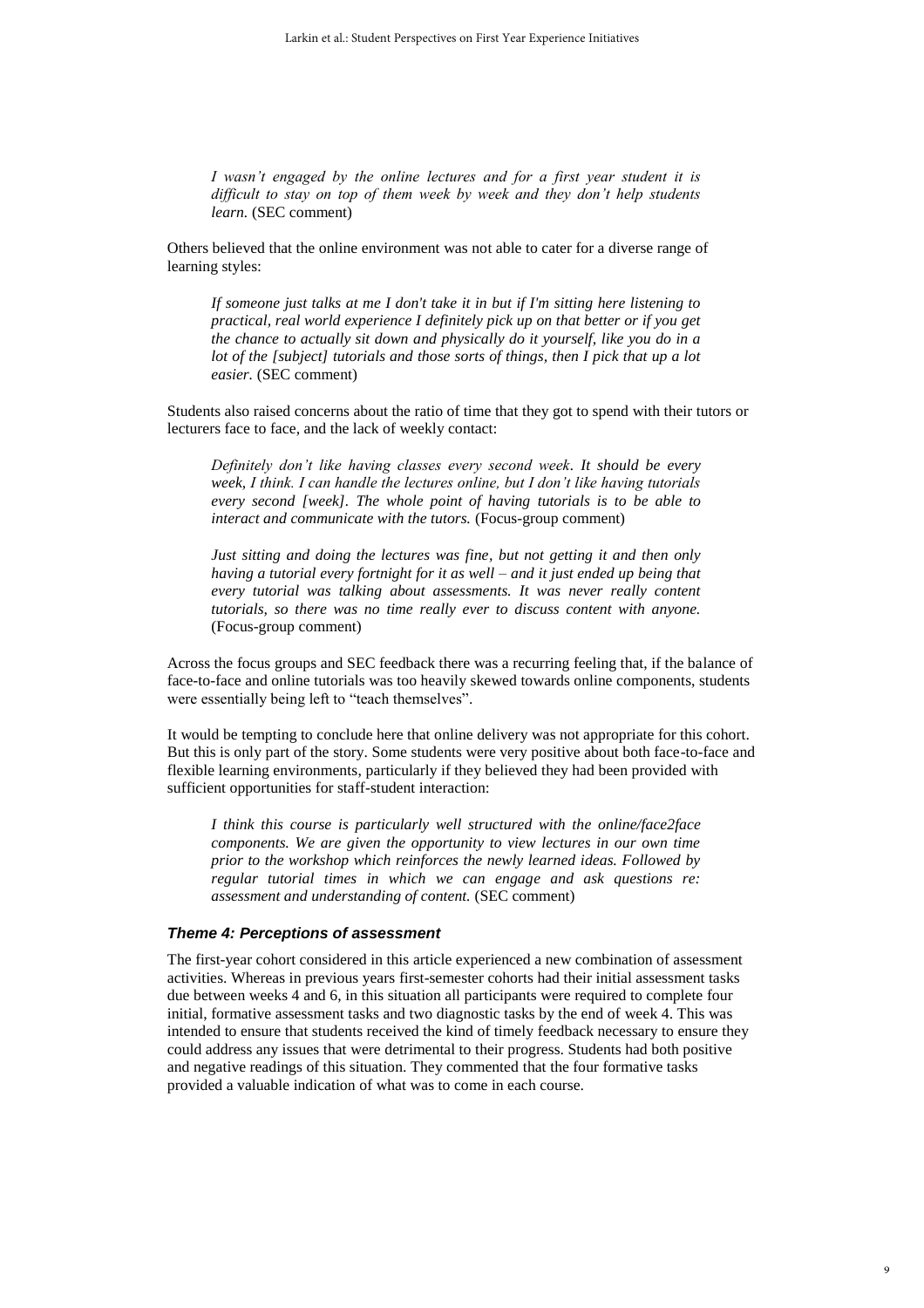*It was good to see how they marked and stuff, that was good because it was all unknown at the beginning.* (Focus-group comment)

*Yes, doing the 15% ones was really helpful in the sense that, like I said, coming straight out of high school, realising what university standards are is a big step into – like I realised that my academic writing wasn't up to scratch with university standards in my vocabulary and stuff, so I've had to adjust that for my next assignments, which has helped and it has improved.* (Focus-group comment)

However, while for some focus-group students the early assessment tasks were a positive element of their initial experiences, this wasn't the experience for the majority. Students expressed considerable anxiety about having multiple assessments due in week 4:

*I've hated the pressure. I think week 4, we talked before, we had four things due in the one week, which was just like all of us had a breakdown. A lot of people were reconsidering then what they wanted to do and so was I.* (Focusgroup comment)

*I just felt that – when I first started and I had the four due the one week – I just was really overwhelmed trying to work on all four at once. We were overloaded with four assignments and you're like, "Whoa, where do I begin?"* (Focus-group comment)

*It's certainly been intense, not only the workload because we have so many readings, and all the online courses – you have to find time to do those as well, and that's a lot in itself – but having four assessments starting at the beginning of this week and they're due at…[the same time]…it's just so much to try and deal with.* (Focus-group comment)

*I've studied before for a couple of years and this has been the most intense four weeks that I've had on campus. Yeah, it's insane.* (Focus-group comment)

*…just feeling very overwhelmed. Very, very overwhelmed. I have considered pulling out…probably two weeks ago it was, had a bit of a breakdown in week 2 and thought very, very seriously about not continuing. Yeah.* (Focus-group comment)

As these quotes suggest, for some students, at least, the first four weeks of university study felt like a case of "crash or crash through". Students' negative attitude towards this early assessment was exacerbated by feedback that they felt to be generic, rather than personal: a scenario which may be tied to the pressure on staff to return feedback to a cohort of 200 students in a two-week period. Thus, although they appreciated the opportunity to receive any feedback, some felt it did not particularly support their individual learning needs:

*We didn't really get feedback, like, I didn't get what I did wrong and what I could do better. It was just more...like, how hard they mark as to what I know I was capable of.* (Focus-group comment)

*[General feedback is] all right, yeah, but still it only gives you a brief idea in order to correct your essay and all that stuff.* (Focus-group comment)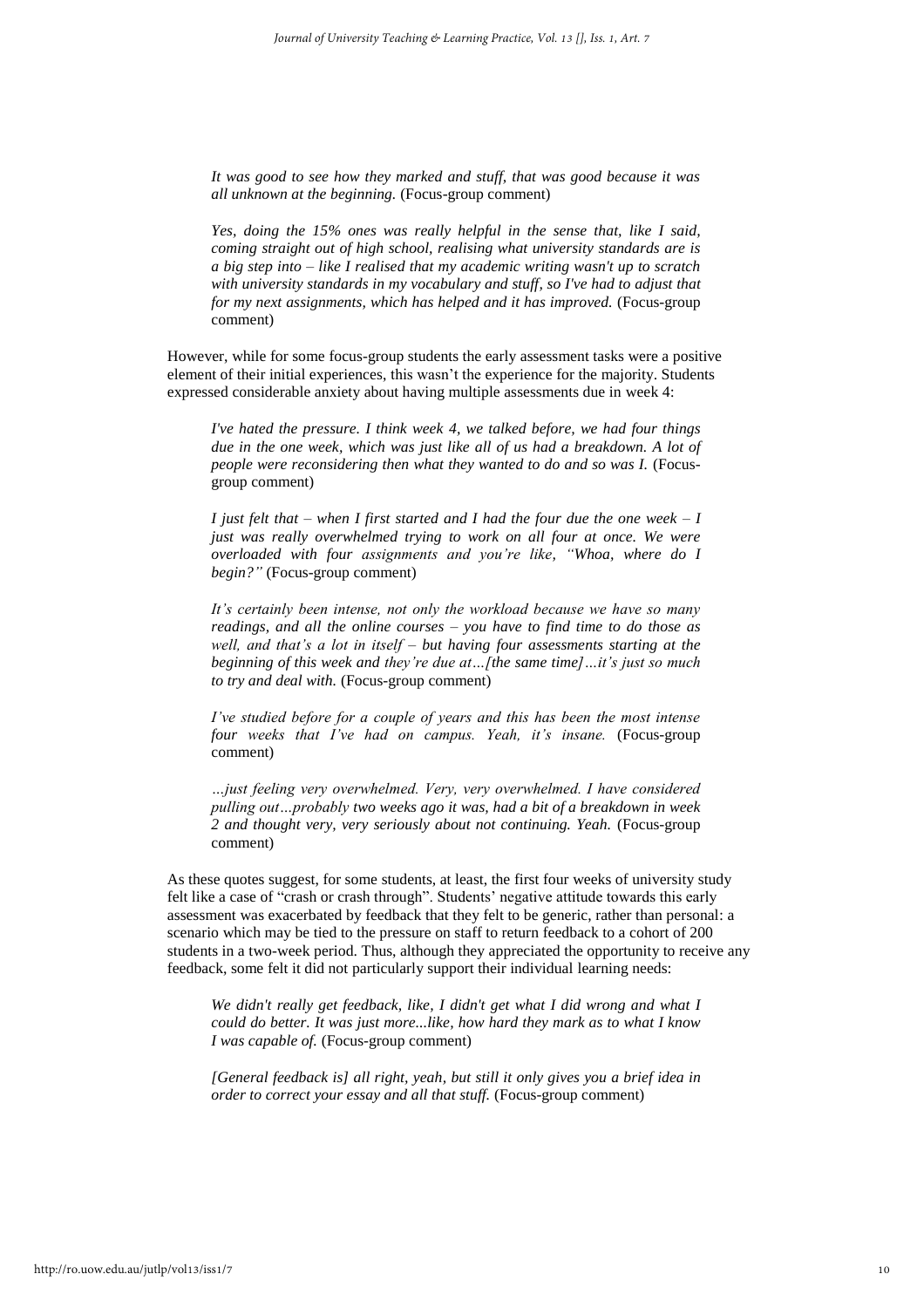A final finding with regard to students' attitudes towards the assessment initiative actually took the form of an absence of comments about the early diagnostic tasks. SEC feedback and focus-group discussions contained absolutely no mention of the introduction of "study smart" skills or the readiness quizzes early in each course, both of which were intended to build students' sense of capacity and to increase their confidence with assessment. This isn't to say that the diagnostic, early-assessment items didn't achieve their intended goals. However, we argue that the tasks were not at the forefront of student reflection upon their success, as these quizzes were not mentioned either by the focus groups or in the SEC data. This is an example of the kind of mismatch that can occur in terms of how support for students in the first month of university is viewed from an institutional perspective, and what students actually recognise or name as supportive.

To summarise, students throughout this first semester of their first year of university saw some of the initiatives they were offered as helpful in terms of their transition to university – and thus as contributing to a sense of satisfaction – and others as either irrelevant or actively detrimental. At first reading, the most powerful influences on satisfaction were access to multiple forms of support; opportunities to build relationships with staff and peers; participation in engaging, motivating and inspiring educational activities; and regular, consistent, weekly opportunities for face-to-face interaction with the teaching team. By contrast, the most powerful influences on dissatisfaction were a perceived *lack* of opportunities to have regular face-to-face access to staff; reduced opportunities to develop relationships; and an intensive assessment schedule accompanied by generic, non-specific feedback relating to progress. Other initiatives, such as diagnostic assessment tasks, were not mentioned.

## **Discussion and Implications**

All the initiatives discussed above reflect what we have learnt from the first-year literature. Suspending our own beliefs about how students would react to these well-justified support systems has highlighted a number of important points and indicated the need for further research into students' responses to diverse first-year experiences.

First, the research reinforced an increasingly common theme within first-year education literature: the importance of matching student expectations with student experience, and working actively to improve alignment when evidence of a mismatch is revealed. There were two key areas where student expectations did not appear to match the reality of university life: delivery mode and assessment. Several students in this cohort (and not only those who were non-school leavers) appeared surprised and disappointed by the discovery that many of their classes would be offered online, or in flexible and mixed-mode delivery. This emphasises the need for academic staff to think carefully before making assumptions about what a student group will like, and serves as a timely reminder that students are increasingly heterogeneous and thus not easily satisfied by one-size-fits-all innovations. It also highlights the need to ensure that students begin their programs with a clear understanding of what university study will look like in practice; an equally clear understanding of the rationale behind delivery modes; and opportunities to develop the kinds of skills, competencies and dispositions that enable them to engage with all forms of delivery in an optimistic and positive manner.

Attitudes towards assessment were similarly revealing. Although the decision to schedule the due dates of four pieces of assessment in the fourth week of the semester reflected literature relating to the importance of early and timely feedback, the resultant number of tasks generated significant levels of early anxiety for many of the students. From this perspective, staff members teaching in the first semester need to ensure that they work collaboratively to avoid overloading students. Second, the assessment that is offered needs to be scheduled to allow staff to give meaningful and specific feedback. Third, students need to be made aware of the rationale behind all assessment decisions (including those diagnostic tasks that students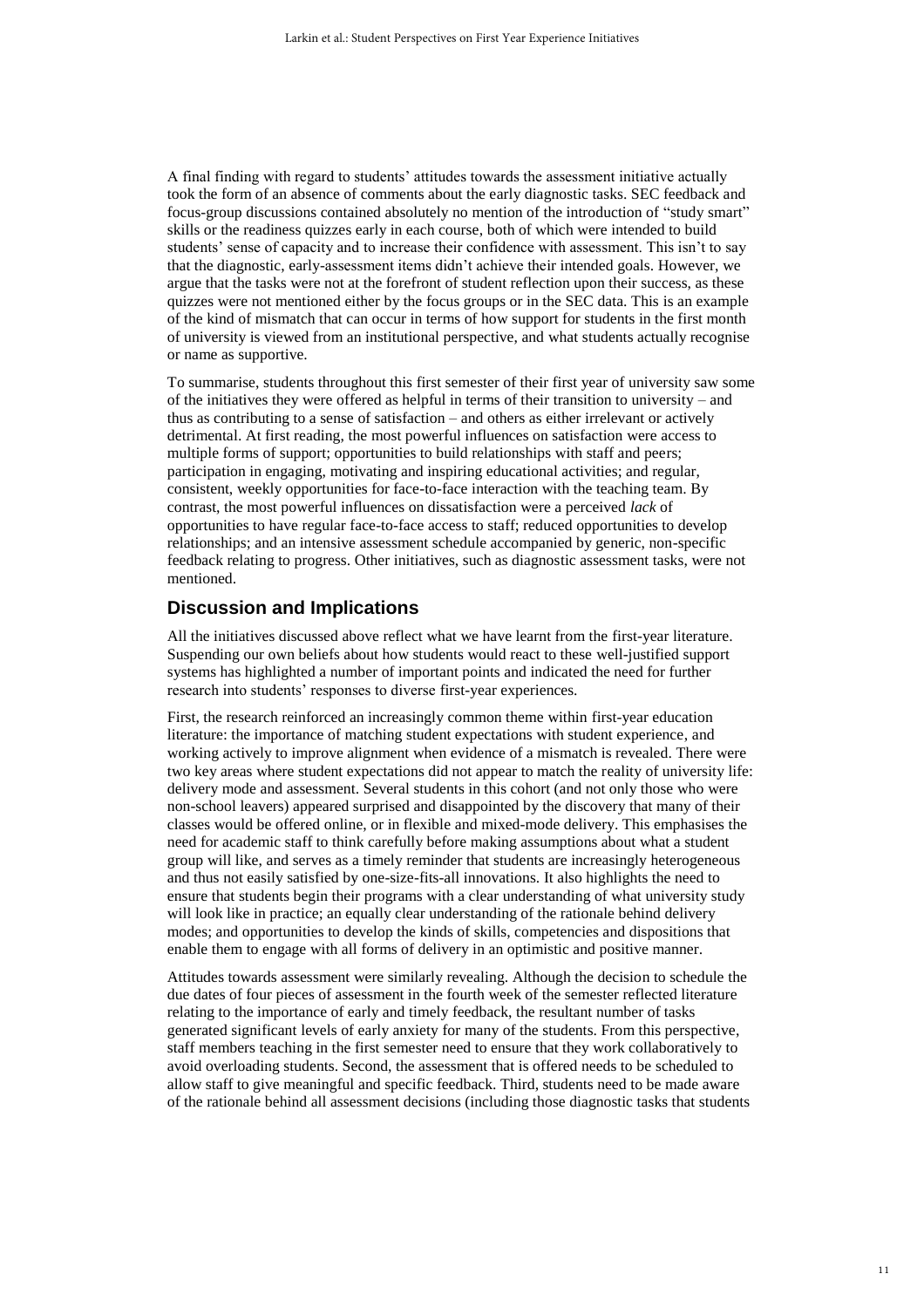in this research appeared generally unaware of) and of the full range of support that is available to them, including support from additional academic and professional staff.

This leads to the second discussion point emerging from this research: the obvious but sometimes overlooked central role that the staff working directly with first-year students play in shaping how the students react to diverse initiatives (including delivery mode and assessment). Feedback from both the focus groups and the SEC data indicates significant concerns about these particular aspects of their first-year experience. This could easily be read as evidence that online delivery and/or early assessment tasks are not appropriate for first-year students. This pilot research project suggests, however, that despite their concerns, students were actually very happy with most aspects of their first semester and linked this directly to the support they received from staff. Particularly powerful were the relationships that students built with academics, and the sense that they had access to people who were genuinely interested in their welfare and success. These relationships played a major role in ameliorating some causes of unhappiness, and were found within diverse delivery modes, not only in faceto-face contexts. What remains to be explored, however, were the specific strategies that staff used to create and sustain these relationships.

This leads to the third and final implication from this research. Nelson (2014) has argued that to advance research into the first-year experience, staff need to demonstrate a willingness to look beyond assumptions about what *will* work (no matter how logical the assumptions may appear and regardless of how closely they reflect what literature has previously argued), and an associated willingness to undertake investigations that seek diverse and richly detailed forms of student feedback on their experiences. This research has reinforced the importance of looking critically at student reactions to first-year initiatives and of ensuring that evidence of end-of-semester satisfaction does not distract from ongoing evaluation of student reactions to initiatives as they unfold. By focusing on students' reactions at key moments throughout the semester, as well as via the usual end-of-semester evaluations, the staff involved were able to increase and focus the support they offered to students to maximise their experience of success as the courses were delivered.

## **Summary**

The research reported on in this article was motivated by an interest in exploring the extent to which a range of initiatives brought together within a first-year experience program were recognised and valued by students in the first year of a Bachelor of Education. It also sought to establish whether there is the need for further research into how students make sense of, and respond to, their first-semester experience. Analysis of two different data sets has shown that what we "think we know" about the first-year experience cannot easily or simply be applied to each new setting with a guarantee of success. The increasing diversity of student cohorts and the complicated range of factors that combine to shape how students react to their first months of university study make it necessary for staff to continue to engage in ongoing evaluation of first-year initiatives. In this context there is the need for ongoing analysis, not only into how different students make sense of their first-year experiences and of the initiatives in place to support them, but also into how they come to understand the multiple, day-to-day ways that staff members use ensure that students believe themselves to be supported. This research, therefore, provides the basis for further, ethnographic investigations into the practices of academic staff, who play a vital role in implementing successful first-year initiatives.

## **References**

Aspland, T 2009. First year students' perspectives of learning engagement: The centrality of responsivity. *e-Journal of Business Education & Scholarship of Teaching*, vol. 3, no. 2, pp. 29-40.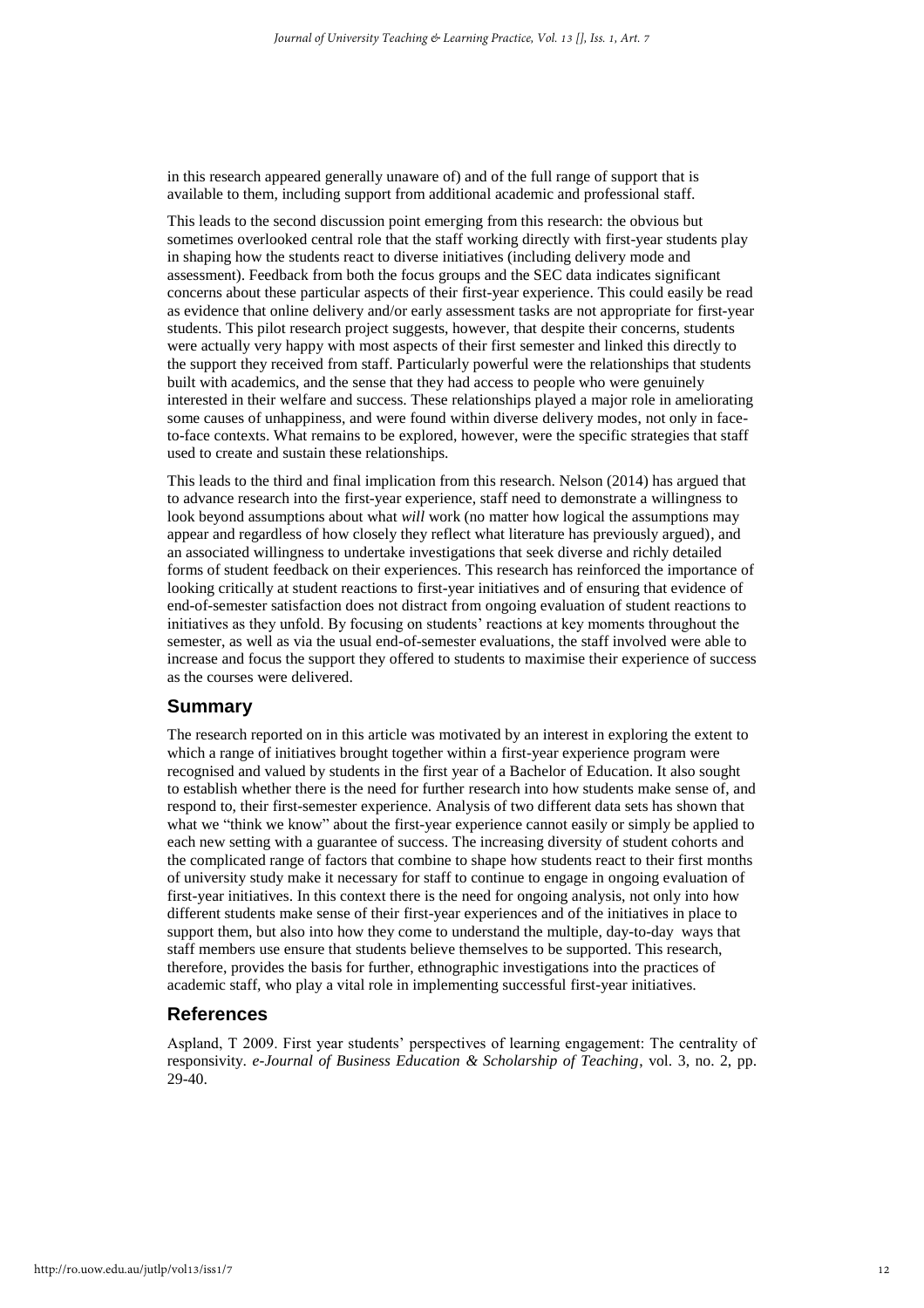Barnard, R, de Luca, R & Li, J 2014. First-year undergraduate students' perceptions of lecturer and peer feedback: A New Zealand action research project. *Studies in Higher Education*, vol. 40, no. 5, pp. 933-944. doi: 10.1080/03075079.2014.881343.

Brooman, S & Darwent, S 2013. Measuring the beginning: A quantitative study of the transition to higher education. *Studies in Higher Education*, vol. 39, no. 9, pp. 1523-1541. doi: 10.1080/03075079.2013.801428.

Christie, H, Munro, M & Fisher, T 2004. Leaving university early: Exploring the differences between continuing and non-continuing students. *Studies in Higher Education*, vol. 29, no. 5. doi: 10.1080/0307507042000261580.

Coutts, R, Gilleard, W & Baglin, R 2011. Evidence for the impact of assessment on mood and motivation in first-year students. *Studies in Higher Education*, vol. 36, no. 3, pp. 291-300. doi: 10.1080/03075079.2010.523892.

Crisp, G, Palmer, E, Turnbull, D, Nettelbeck, T, Ward, L, LeCouteur, A, Sarris, A, Strelan, P & Schneider, L 2009. First year student expectations: Results from a university-wide student survey. *Journal of University Teaching & Learning Practice*, vol. 6, no. 1, pp. 13-26.

González, C 2010. What do university teachers think eLearning is good for in their teaching? *Studies in Higher Education*, vol. 35, no. 1, pp. 61-78. doi: 10.1080/03075070902874632.

Holley, D & Oliver, M 2010. Student engagement and blended learning: Portraits of risk. *Computers & Education*, vol. 54, no. 3, pp. 693-700. doi: 10.1016/j.compedu.2009.08.035.

Keengwe, J & Kang, J-J 2013. A review of empirical research on blended learning in teacher education programs. *Education and Information Technologies*, vol. 18, no. 3, pp. 479-493. doi: 10.1007/s10639-011-9182-8.

Kennedy, G, Judd, T, Dalgarno, B & Waycott, J 2010. Beyond natives and immigrants: Exploring types of net generation students. *Journal of Computer Assisted Learning,*, vol. 26, no. 5, pp. 332-343. doi: 10.1111/j.1365-2729.2010.00371.x.

Knipe, S & Edwards, M 2009. Teaching teachers to use blended learning. *eLearn Magazine: Education and Technology in Perspective*. Viewed at http://elearnmag.acm.org/archive.cfm?aid=1653246.

Krause, K-L, McEwen, C & Blinco, K 2009. E-learning and the first year experience: A framework for best practice. *EDUCAUSE Australasia*, Perth, Western Australia. 3-6 May. Viewed at the contract of the contract of the contract of the contract of the contract of the contract of the contract of the contract of the contract of the contract of the contract of the contract of the contract of the

http://www98.griffith.edu.au/dspace/bitstream/handle/10072/31818/61094\_1.pdf?sequence=1.

Lizzio, A 2006. *Designing an orientation and transition strategy for commencing students: A conceptual summary of research and practice*. Griffith University: First Year Experience Project. Griffith University, Gold Coast, Australia.

López-Pérez, V, Pérez-López, C & Rodríguez-Ariza, L 2011. Blended learning in higher education: Students' perceptions and their relation to outcomes. *Computers & Education*, vol. 56, pp. 818-826. doi: 10.1016/j.compedu.2010.10.023.